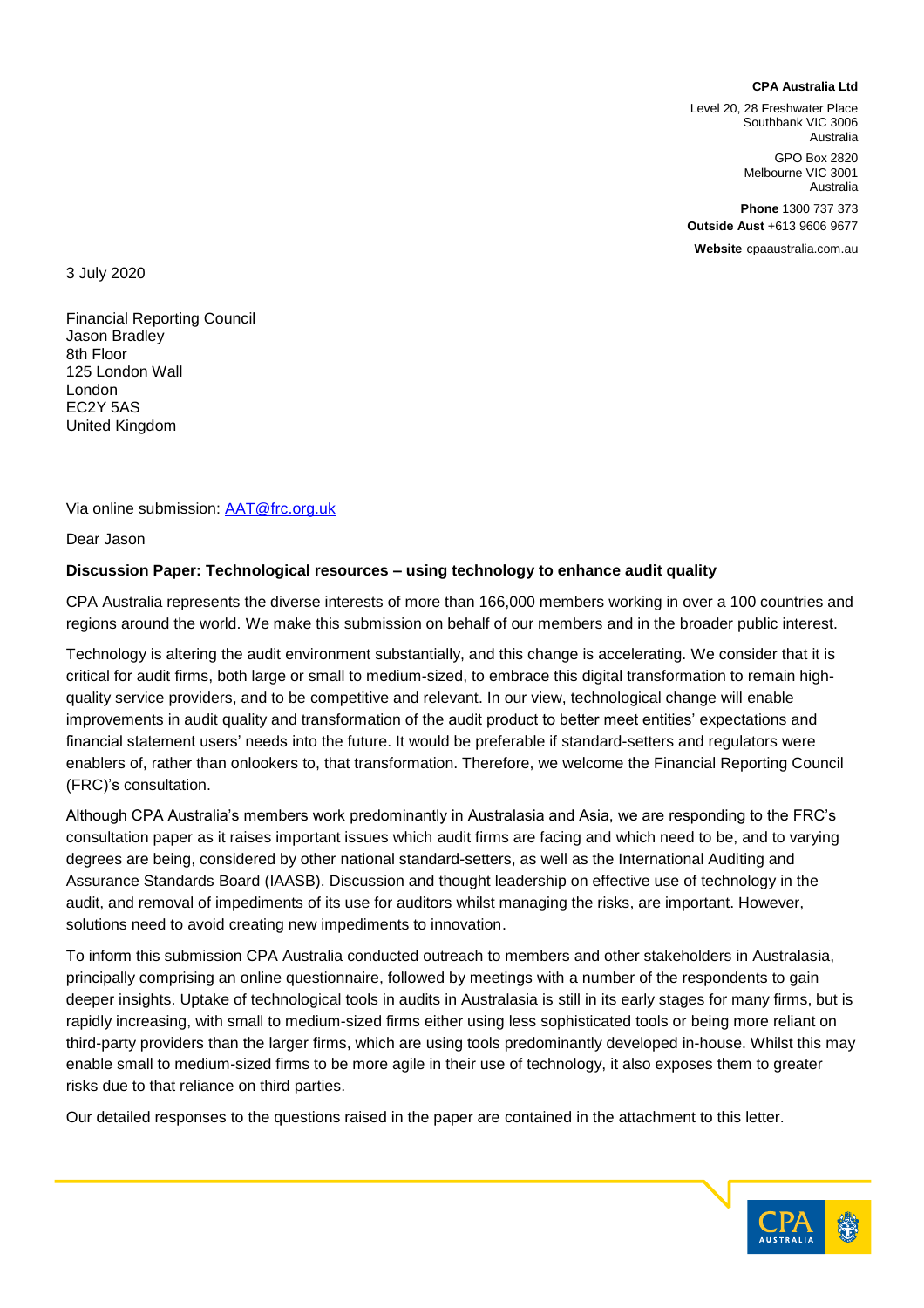If you require further information on the views expressed in this submission, please contact Claire Grayston, Policy Adviser Audit and Assurance at **or Dr Jana Schmitz, Policy Research** or Dr Jana Schmitz, Policy Research

Analyst at



# **Dr. Gary Pflugrath**

Executive General Manager, Policy and Advocacy

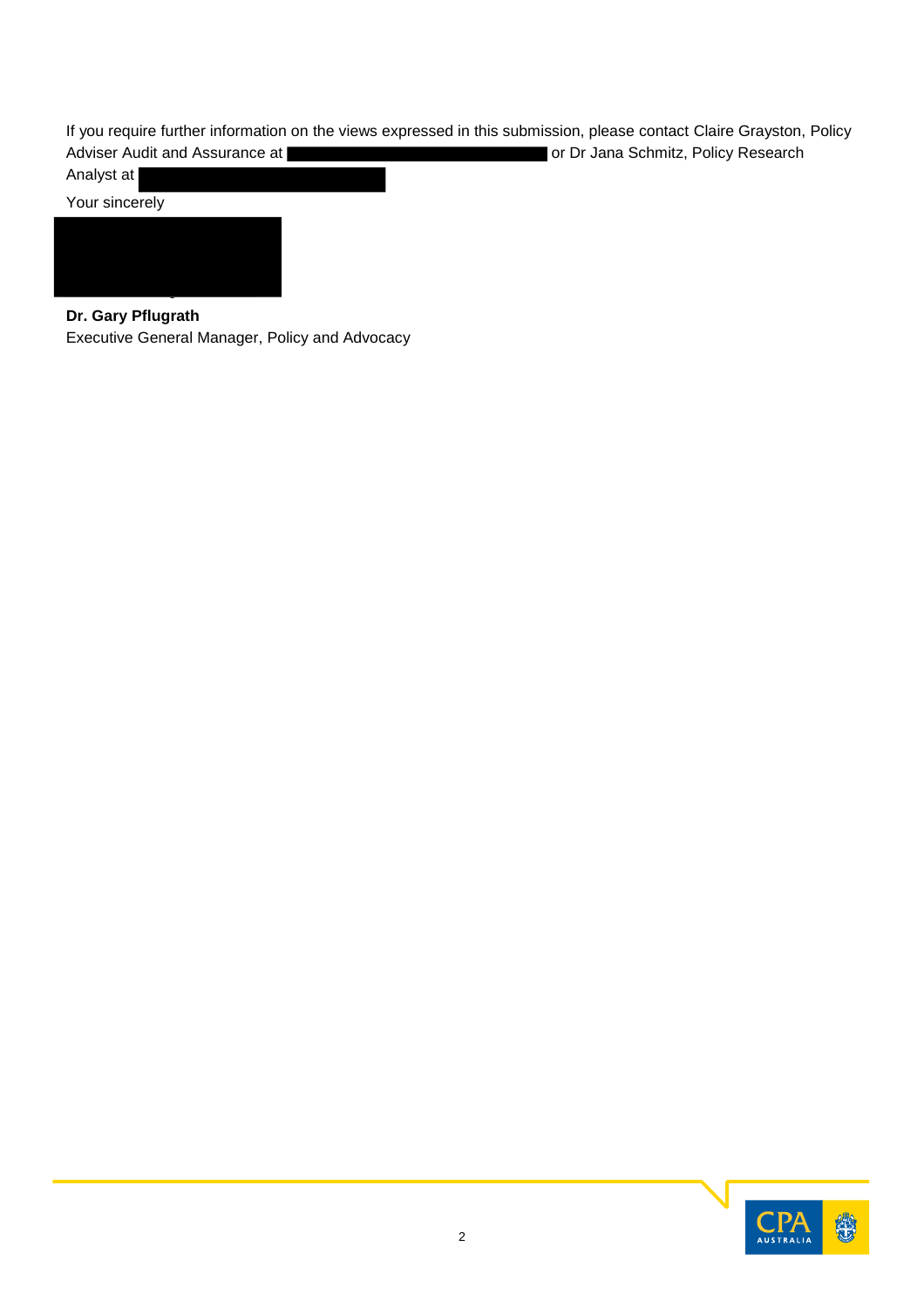# **Attachment**

# **Question 1: Do you agree that the increasing use of technological resources, including AI and other advanced tools, enhances the quality of audits, beyond the benefits derived from efficiency gains. If so, what are the indicators of enhanced quality?**

We believe that the use of technologies such as Robotic Process Automation (RPA), Artificial Intelligence (AI) and Data Analytics (DA) in audit has the potential to increase audit quality. The potential positive impacts on audit quality stem from a range of opportunities provided by these tools. For example, technology enhances the auditors' ability to extract and navigate client data at a faster rate and to identify material exceptions based on the analysis of the full population of clients' transactions, which provide deeper insights and frees up time to develop more indepth risk assessment and understanding of the client. Below, based on the feedback we received from CPA members and other stakeholders, we elaborate in more detail on identified indicators of enhanced audit quality. However, while we acknowledge the potential of technology to have positive effects on audit quality, we also note several potential concerns.

• **More holistic and structured audit approach**: Through the use of technologies such as RPA and DA in the audit process to extract, filter and review client data, it becomes possible for auditors to start analysing client data early in the audit process. In turn, this enables auditors to better tailor the audit approach, review and reassess audit evidence on a continuous basis, and deliver higher quality audits. More advanced AI-enabled technologies support a forward-looking, dynamic process of identification of anomalies and fluctuations, thereby pointing auditors towards higher risk areas.

Members and stakeholders have told us that by using technological tools – either built in-house or provided by third-party technology vendors (see also our response to **Question 13**) – audit firms are pursuing a progressively more structured approach where several audit tasks are automated, and the execution of the audit process is tracked by predesigned templates. These templates allow each assigned auditor to keep track of the different stages of the audit process, and to understand analysed data.

However, the use of technology may lead to auditors only focusing on the issues identified by the employed technologies and not to consider other factors or issues not identified by those technologies. Auditors' overreliance on technology may in fact have negative effects on audit quality (see our response to **Questions 3** and **8**).

- **Full population testing**: Technologies' capabilities to test entire populations of transactions allows auditors to assess broader sets of data and, therefore, produce more reliable audit evidence. Importantly, by automating the processing of data and executing audit tests on the full population of records, RPA can more efficiently detect anomalies and offer auditors the opportunity to more precisely measure the risk of material misstatement in a timely manner. However, technologies may produce large volumes of exceptions, which may, or may not, negatively affect audit efficiency and quality (see our response to **Question 12**).
- **More time for high-value tasks**: Outsourcing mundane audit tasks to deployed technological tools can free up time for auditors to concentrate on complex issues and concerns that require professional judgement.

# **Question 2: Do you believe that challenger firms are currently at a disadvantage in the use of new technology? If so, what remedies would you suggest?**

We observe that primarily large audit firms are making significant investments in developing and building technological tools in-house. The underlying technologies of these in-house built tools range from Excel add-ins and automated audit data extraction tools, to more sophisticated DA and data visualisation tools, as well as AI-tools with integrated ML capabilities. Many challenger firms (we refer to them as small and medium-sized audit firms) have historically been disadvantaged as they may not have access to the required financial and/or human resources to build and implement such tools in-house. In-house tools often involve high development and/or

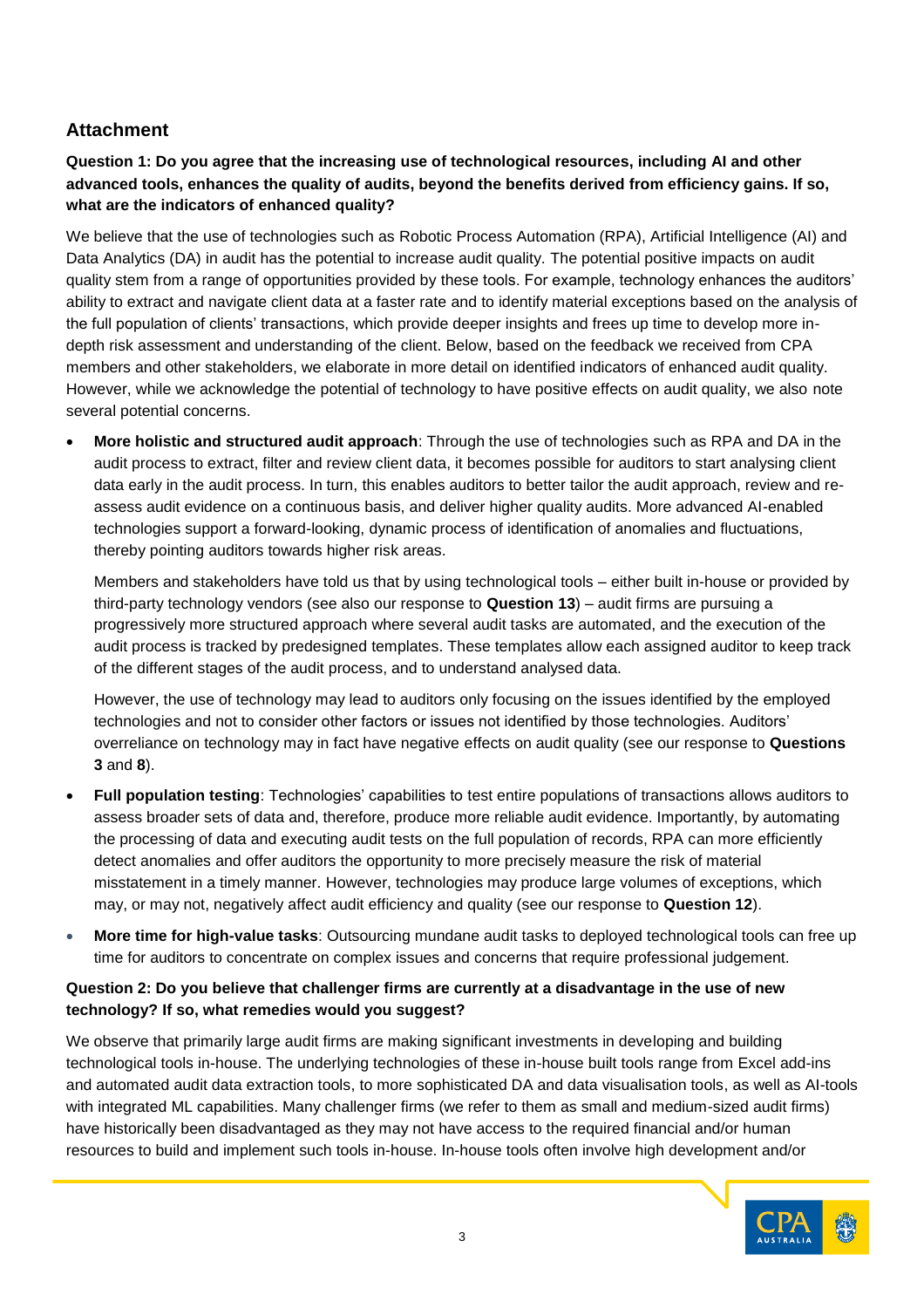implementation costs of technology, as well as a required level of expertise and provision of in-house training. Therefore, these small and medium-sized audit firms have been lagging behind in the technological advancement of the audit profession. This may lead to concerns that the audit profession will experience an increased inequality in the technological advancement between the larger audit firms and the small and medium-sized audit firms.

However, we see this imbalance starting to shift as the availability of affordable solutions from external software and IT service providers start to proliferate, making technological solutions increasingly accessible to small and medium-sized audit firms. Those representatives of small and medium-sized audit firms who responded to our outreach activities, explained that their firms invested significant amounts in "off-the-shelf" tools provided by thirdparty technology vendors. Some of those third-party technology providers/tools named by respondents are: Teammate Analytics, Power Bi, UiPath, CaseWare, MindBridge, inflo, AuditDashboard and IDEA. Whilst services provided by third-party technology providers allow small and medium-sized audit firms to leverage the advantages of technological tools for the audit, often at a lower price than building tools in-house, there are several challenges associated with the use of those tools that must be considered. For instance, small and medium-sized audit firms may face challenges in the implementation and utilisation of such tools and may become dependent on third-party technology providers to train auditors how to use them. In turn, this could drive small and medium-sized audit firms into an undesired dependence on third-party technology providers. Further, as users of such tools, small and medium-sized audit firms are exposed to potential risks and challenges relating to data security and data ownership. We address those and other issues and challenges in our response to **Question 13**.

# **Question 3: Other than investment, what do you believe are the key challenges auditors face in the increasing utilisation of automated tools and techniques within the audit process? Again, what remedies would you suggest to overcome these challenges?**

Based on feedback received, we identified several key challenges auditors face when utilising different technologies in the audit process. Those challenges are related to: (1) clients' unwillingness to provide data, (2) data provided in unusable form, (3) overreliance on technology, (4) assurance over controls, (5) compliance with auditing standards, (6) data security, and (7) stakeholder confidence.

- **Client unwilling to share data:** As audit clients are often not sufficiently technologically advanced, it is not unusual for them to be hesitant to provide data digitally through client portals or audit technology platforms, particularly if those portals or platforms are cloud-based. Often, this is due to clients' data confidentiality and data privacy concerns. From respondents' feedback it also emerged that clients often express concerns about the storage of competitively sensitive data on the cloud and the risk of data security breaches in this regard.
- **Format and consistency of client data:** The format and consistency of data provided by clients can be problematic with it often being uploaded onto the audit firms' technology platform in an unusable form. In such situations, auditors are required to undertake extensive data cleansing, which is often conducted manually. When auditors are required to intervene in the extraction or ingestion process manually, audit efficiency may be impacted. Respondents reported that the challenges of extensive manual data cleaning can be overcome by using RPA tools that identify the relevant data from client data uploaded onto the auditors' technology platform and populate the required data fields. If greater levels of automation are desired, AI-enabled RPA tools can be employed, which may be even more useful for data extraction or ingestion purposes as the AI algorithm selfevolves based on the client data characteristics (see also our response to **Question 8**). According to respondents, this requires auditors to understand how, and on which historical client data, the AI-algorithm trains itself.
- **Overreliance on technology:** Our survey results have shown that auditors are often not overly "tech-savvy." Where auditors lack technology expertise it poses the behavioral risk of overreliance on technology, whereby the use of technology may diminish the development of appropriate critical thinking, application of professional scepticism, and manual intervention. In particular, junior audit staff with limited experience in exerting professional scepticism and lacking expertise in using technology in the audit process, may adopt a higher

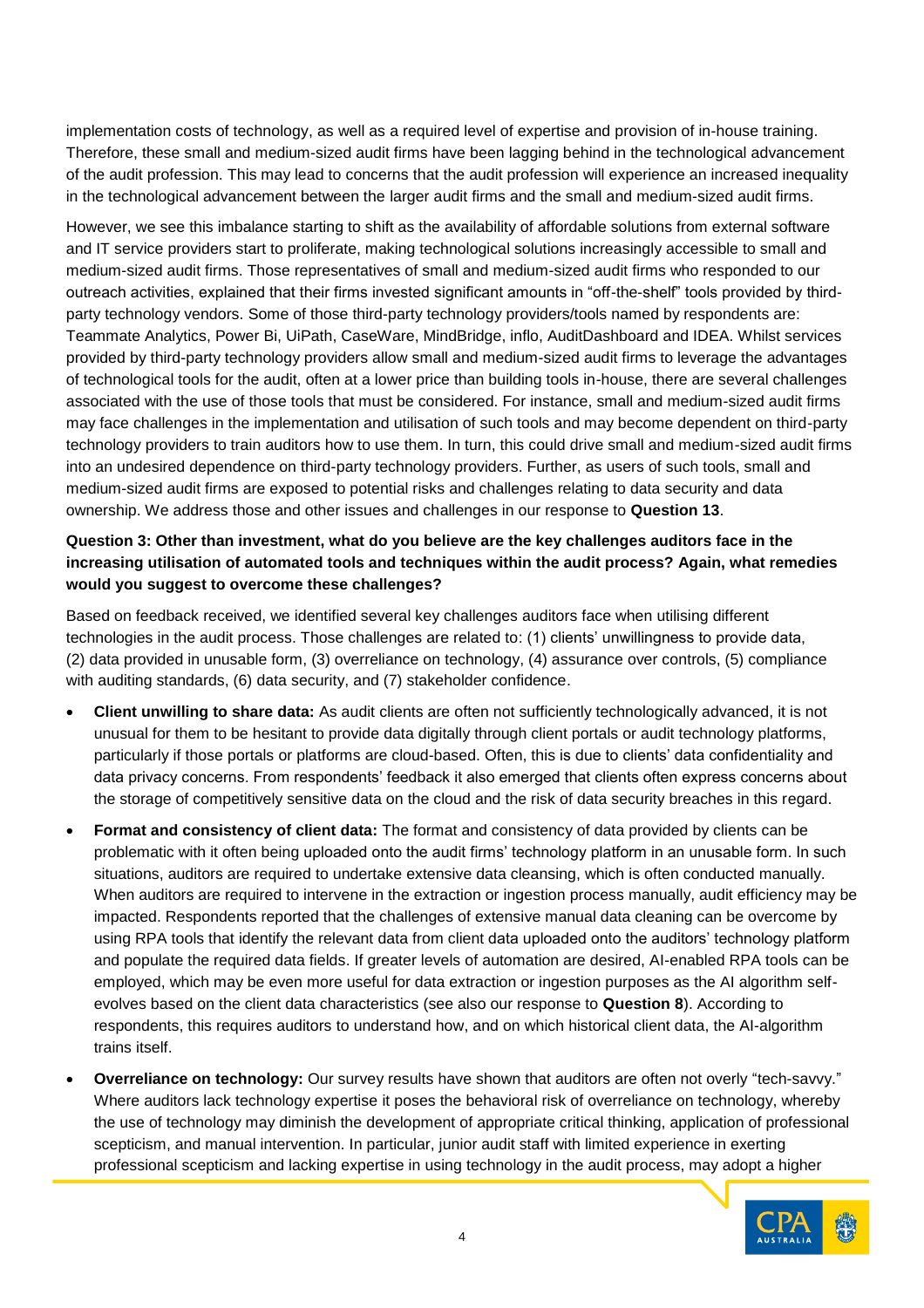degree of overreliance on technology compared to more experienced auditors with an extensive history of practicing professional scepticism. For such reasons, it is essential to not only teach auditors how to use technology in the audit process, but to also educate them about the limitations of technology (see our response to **Question 5**).

- **Assurance over controls**: Two assurance-related challenges were identified through our outreach activities. One challenge is the inability to obtain assurance on controls over, or the logic of, underlying data extraction tools. Control over the integrity of the data extraction tools is critical and often overlooked. The other identified challenge is the inability to obtain assurance over the operating effectiveness of controls within the technology, pre-determined algorithms within analytical tools (such as DA and RPA) or algorithms which evolve during the audit process (such as AI and ML). The key issue is that due to the complexity and continuous self-evolution of AI and ML tools the basis of their decisions is not always evident to auditors. Consequently, auditors are confronted by the risk of relying on technological tools that are inaccurately processing data, processing inaccurate data, or both (see also our response to **Question 8**). This could be overcome by the auditor seeking an expert report on the controls or logic within the systems used to extract and process data.
- **Compliance with auditing standards**: When using technology in the audit process, auditors need to be confident that the technology enables compliance with the auditing standards. Whilst some of our respondents argue that the current audit model is not broken and that auditing standards are, in fact, sufficiently 'flexible' to allow for the deployment of technology in the audit, others have expressed concerns over the way that the use of technologies may lead to required adjustments to certain aspects of auditing. For example, these adjustments may affect the understanding of materiality and risk factors. In particular, the use of off-the-shelf services provided and controlled by third-party technology vendors may create challenges (see our response to **Question 13**). The [IAASB](https://incp.org.co/Site/publicaciones/info/archivos/Data-Analytics-Feedback-Statement16012018.pdf) expressed concerns about third-part technology services posing challenges not adequately addressed by current standards (see also our response to **Question 4**).
- **Data security challenges**: The challenge of audit staff gaining access privileges beyond those necessary to perform their assigned duties is another challenge faced by audit firms. We address this issue in our responses to **Question 6** and **Question 13**.
- **Stakeholders' confidence in audit results:** When audit firms advertise their use of technology to, for instance, inspect the full population of transactions, investors' and other stakeholders' expectations may change. That is, their expectations may move from believing that auditors are providing reasonable assurance towards auditors providing "full assurance." In other words, references to 100 per cent testing may be misleading in some instances.

Based on feedback received from CPA members and other stakeholders, we propose the following "**remedies**" that may be helpful in addressing some of these challenges:

- **Controls over data extraction tools**: The logic of data extraction tools should to be reviewed on a frequent basis and confirmed by a specialist to ensure that the data extracted is accurate. Care must also be taken that inappropriate changes are not made to the logic, either accidentally or deliberately. In cases where the audit procedures are very sensitive, access should be limited to selected audit staff and/or the analysis code for critical test steps can be encrypted so that full security is maintained.
- **Guidance material:** We emphasise the need for guidance material to assist in the purposeful use of technology for audit. Such guidance material should elaborate on:
	- the way technology can and should be employed in the audit process
	- the level of disclosure of how and to what extent technology has been used in the audit
	- what monitoring controls audit firms should put in place for the different technologies (e.g. DA, AI, RPA) and different levels of technologies (e.g. assisted, augmented or autonomous AI)

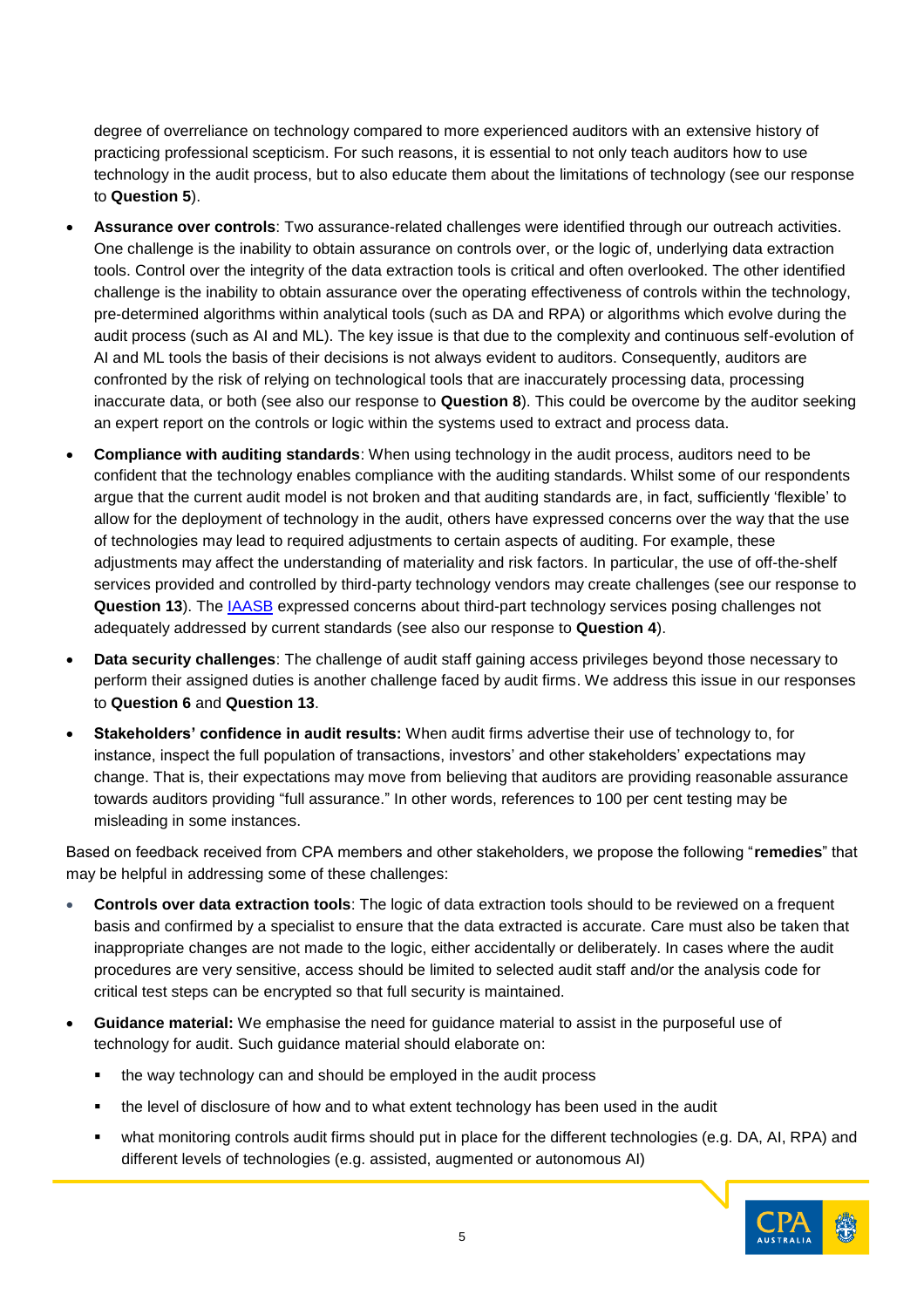- how frequently the technology employed is monitored and, if necessary, adjusted (e.g. code in RPA bots is changed)
- how data security is ensured
- the ethical principles auditors to which need to adhere, and
- what controls should be put in place to ensure that the output of technologies is compliant with auditing standards.

The Audit and Assurance Standards Board (AUASB) in Australia is currently developing guidance material to respond to emerging issues related to the use of technology in audit. The objective of this guidance material is twofold: (1) to support the use of technology by auditors in executing audits, and (2) to support auditors in auditing the outputs of technology used by their clients in areas critical to the audit. As other jurisdictions are also working on standards and guidance for auditors, including the Canadian standard-setter and the American Institute of CPAs, we encourage the UK FRC to foster cross-border collaboration between national standardsetters to leverage each other's work (see also our response to **Question 4**).

• **Managing stakeholders' expectations:** Auditors should provide some level of transparency about the kind of technology used in the audit process (e.g. RPA, AI, DA), the extent to which that technology or those technologies have been used (e.g. assisted, augmented or autonomous AI), and for what parts of the audit process technology has been used (e.g. client data extraction, full population testing). Transparency about the capabilities and limitations of technologies used would assist in establishing a common expectation of the level of assurance provided in an audit environment that utilises technologies.

# **Question 4: Does the current assurance model or the auditing standards represent an obstacle to technological innovation? If yes, then what specific standards, objectives, requirements or guidance cause practitioners particular difficulties?**

We believe that whilst the current assurance model and the auditing standards do not represent obstacles to technological innovations per se, they do not appear to promote or facilitate technological innovation. As we consider that technological innovation is a means to improve audit quality, technology should not be simply possible under the auditing standards, but should be actively encouraged. In addition, technology will be the means by which the audit product can evolve to better meet user needs, such as continuous auditing, full population testing and mining of big data to identify risks or anomalies and gain new business insights. Assistance for auditors by providing clear guidance on the use of technological tools in the audit, and which addresses the identified challenges, would be important to encourage uptake of existing tools in the first instance and future innovation. This guidance material could address the usability, as well as limitations, of different technologies for audit purposes, as well as the challenges. These challenges include, but are not limited to, documentation, evidence of the operating effectiveness of controls over and within the technologies applied (including the underlying algorithms), handling of high volumes of exceptions and the reliability of new data sources, such as big data (see also our responses to **Questions 3**, **8** and **12**).

### **Question 5: Do you believe the current level of training given to auditors – both trainees and experienced staff – is sufficient to allow them to understand and deploy the technological resources being made available?**

Respondents to CPA Australia's outreach activities strongly agree that auditors require further training in technology to obtain sufficient technical competence to understand how each technological tool works. As well as knowing about tools' limitations, auditors need to know how to effectively implement it, use the output appropriately as audit evidence, identify the gaps in evidence and apply professional scepticism in an informed way, so that the technology improves audit quality. As mentioned earlier, insufficient understanding of technologies and their key functions and limitations may lead to auditors' overreliance of technology in the audit process.

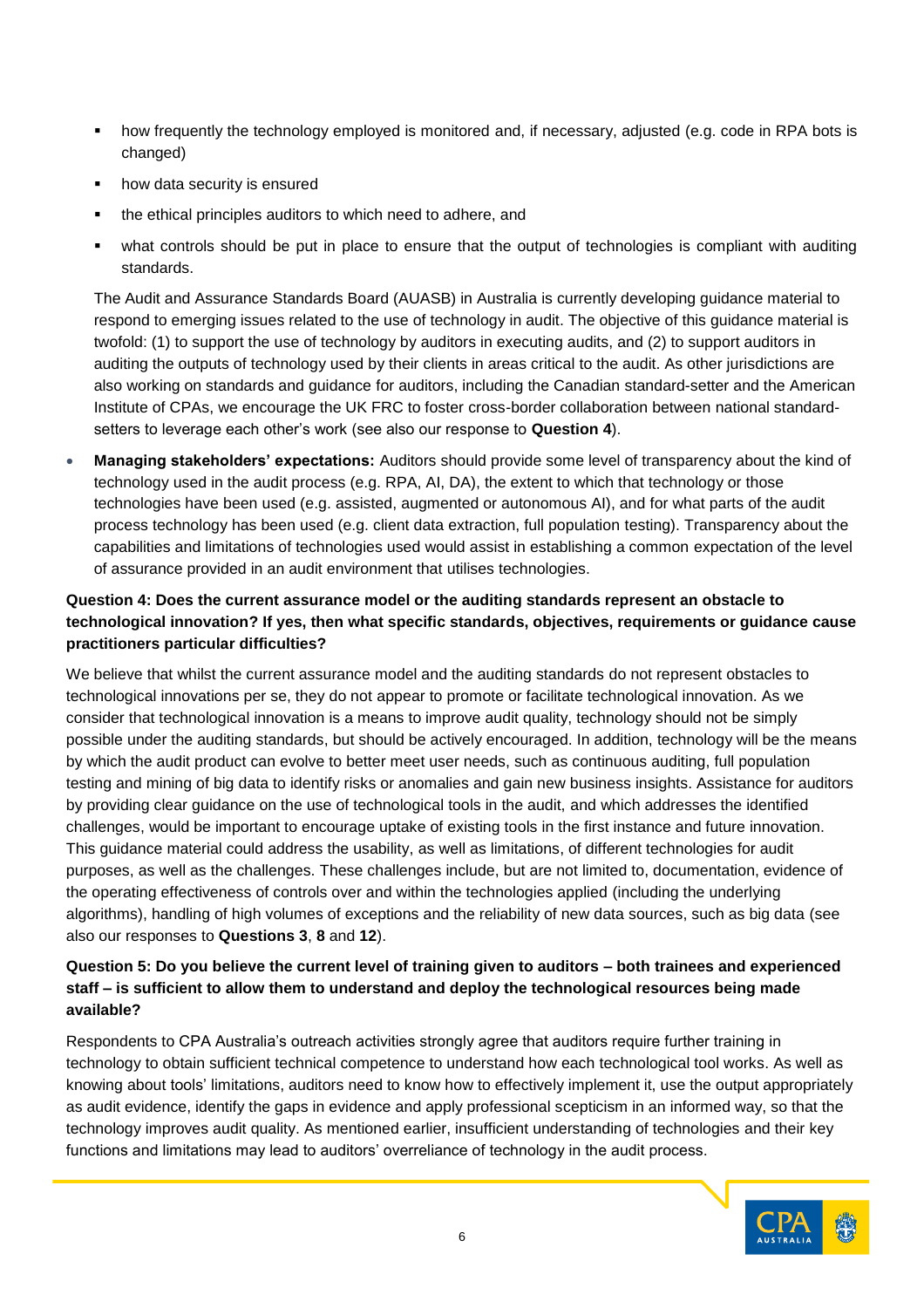Technology training, as the results of our outreach activities suggest, should either be delivered in-house – provided that audit firms have capacity to provide educational training – or provided externally by universities and professional accounting organisations (PAOs).

Participants suggest that PAOs should play an instrumental role in offering auditors opportunities through conferences, webinars, continuous professional development programs or other focused learning engagements, to acquire technology skills. Respondents also agree that professional qualification programs, such as the CPA Program, would be a suitable platform to provide learning and training material to support auditors to acquire relevant skills in the increasingly technological auditing environment.

Further, we believe that the audit profession would benefit from universities embedding technology-related subjects in their accounting curriculum. That does not imply that accounting degree graduates need to know how to code. However, they should be educated about how different technologies work and what their benefits and limitations are in the context of auditing. These educational steps would help equip the upcoming generation of accounting graduates with skills relevant for the future of the profession. We are aware that several universities have partnered with third-party technology providers. While we generally support this development, we also emphasise the need to develop technology skills more broadly. Teaching how to use a particular third-party technological tool may create competitive disadvantage in talent acquisition for those audit firms which do not employ that particular tool.

Microcredentials, which are basically mini-qualifications that demonstrate skills in a specific subject area, have also been mentioned as source of potentially providing required technology training.

Lastly, respondents highlight that due to the fast pace of technological advancement, the suggested sources of learning and training should adopt a lifelong learning model, which captures the latest technological developments.

### **Question 6: What firm-wide controls do you believe are appropriate to ensure that new technology is deployed appropriately and consistently with the requirements of the auditing standards, and provides high quality assurance which the firm can assure and replicate more widely?**

Respondents to our outreach activities emphasise that controls over technology deployed by the audit firm need to address:

- leadership responsibility and approval process for deployment of new technology
- staff training and communication regarding new or ungraded technology
- adoption of strict data policies
- restricting physical and logical access to technology and client data to protect confidentiality, privacy, data security
- testing the functionality of the technological tool, including the coding and algorithms to ensure it operates as designed
- manual checks of selected client data sets processes by technological tools to ensure the functionality of those tools
- mapping of technological tools deployed to previous audit procedures which they are replacing, audit assertions they address and the specific requirements of the auditing standards, and
- for technology from third-party providers (see also our response to **Question 13**):
	- **•** contractual arrangements with third party providers and evidence of compliance to address risks, such as confidentiality, privacy, data security (including firewalls, anti-virus software, backups and physical security), data ownership, continuity, technical support, and
	- testing for trial periods prior to implementation.

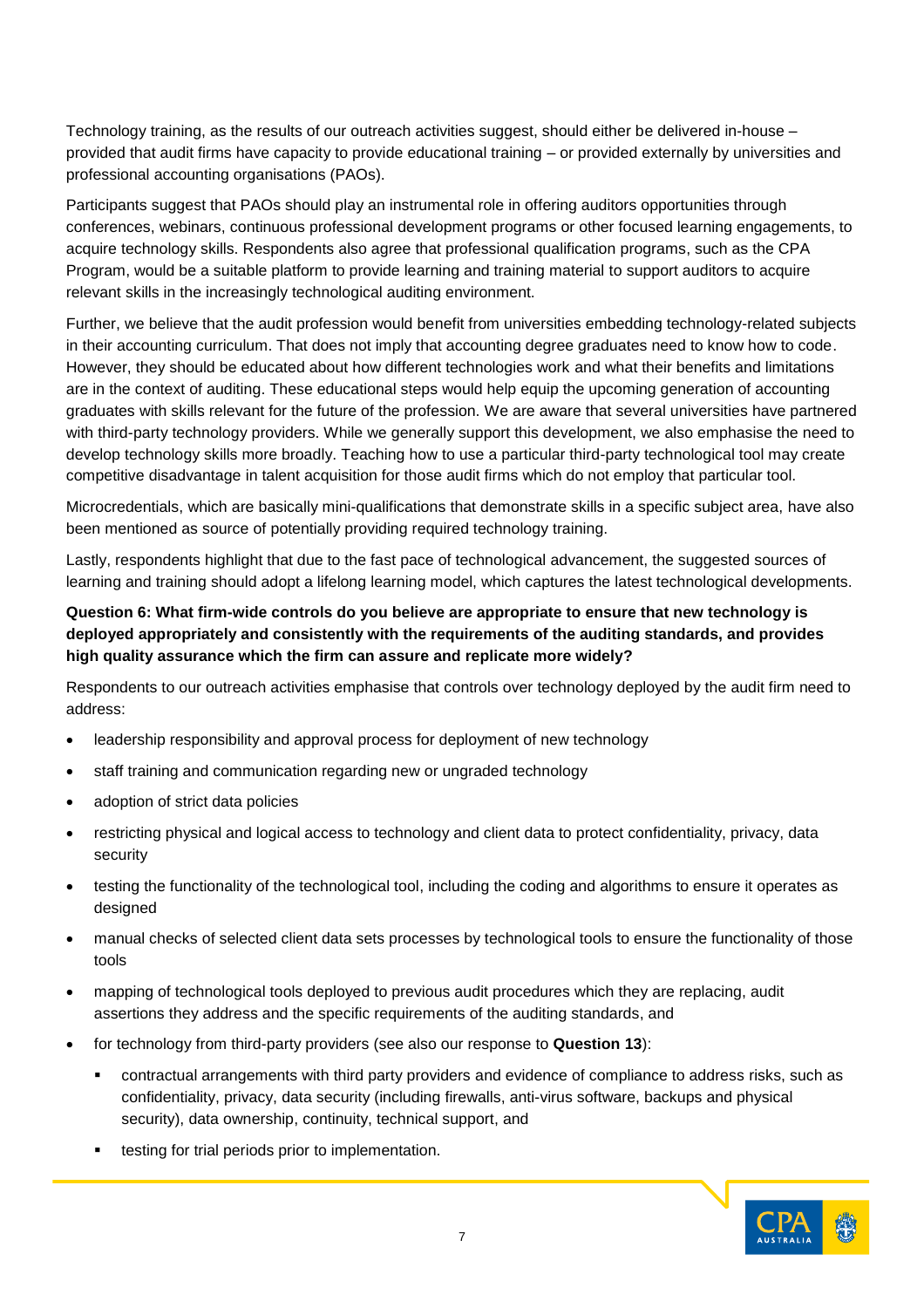# **Question 7: Are you aware of the use of new technologies in analysing and interpreting information provided by auditors – including, for example, auditor's reports? If yes, then do you foresee implications for the form and content of auditor's reports?**

CPA Australia has been advocating for the electronic lodgement of annual reports with the regulator in Australia so that they can be readily compared and analysed by the market. We consider that transparency and comparability in reporting should improve, not detract from, information quality overall. This would also enable comparisons of auditor's reports, including the wording of key audit matters and modified opinions. We consider the potential downsides of technology being used to compare auditor's reports, such as the potential for boilerplate or copycat reporting, is outweighed by the benefits of transparency. For example, in understanding easily the entities impacted by a material uncertainty relating to going concern or the most common key audit matters identified.

### **Question 8: What do you see as being the main ethical implications arising from the greater use of technology and analytics in an audit?**

With auditors increasingly utilising technologies such as RPA, AI and ML, that often use sophisticated self-evolving algorithms, potential ethical implications and unintended consequences may arise from the choices inherent in the coding of the algorithms.

Auditors' potential **overreliance on technology** is one challenge, where auditors who increasingly use audit technology may make the assumption that the underlying technology not only operates accurately, but that it provides all of the evidence needed. They then assume that it can be relied on, when in fact it requires further evaluation or addresses only certain assertions. Moreover, auditors may assume that the RPA bot or the AIalgorithm always behaves within the desired constraints. Another assumption auditors may make is that the divergence from desired constraints will be detectable and correctable. These assumptions may not always hold, but in fact, result in ethical implications (as well as economic and even legal implications). Academic studies by [Skitka et al. \(1999\)](https://www.sciencedirect.com/science/article/abs/pii/S1071581999902525) and [Munoko et al. \(2020\)](https://link.springer.com/article/10.1007/s10551-019-04407-1) have found that two types of errors can occur when technological tools such as automation are used. These errors could either be of *omission* or *commission*. In the audit, errors of omission may arise when auditors fail to take appropriate action because the technology fails to inform them that such action was required, despite non-automated indicators of the required action. Errors of commission occur when decision-makers follow directives given by the technological tool, even though there are more valid nonautomated indicators suggesting that the system is wrong. Hence, as mentioned in our response to **Question 3**, as the utilisation of technology increases, auditors risk relying on technology that is inaccurately processing data, processing inaccurate data, or both. Auditors' overreliance on technology can contradict their exertion of professional scepticism.

Auditors' overreliance on technology may lead to the potential "**deskilling**" of auditors. In other words, as technology is expected to increasingly take over the more routine audit tasks, it is crucial to consider whether these routine tasks provide junior auditors with required learning and experience that shape their skills in adopting critical thinking and applying professional scepticism. For these reasons, and the reasons elaborated on in our response to **Question 5**, we believe that technology education and training should supplement accounting and auditing education and training, but not replace it. This would be a critical step towards ensuring that junior auditors are technically competent and able to utilise technology appropriately, and without its use impairing their professional judgment.

Audit firms' graduate trainee programs should not neglect teaching novice auditors tasks such as the manual checking of transaction records, even though such tasks may be automated. This way, auditors would be more inclined to perceive technology as a complement to their professional judgment and exhibit an appropriate level of professional scepticism. By removing 'manual' or 'routine' tasks from junior auditors' training, their professional judgment may not be as well developed as that of their counterparts who did not rely on advanced technological tools.

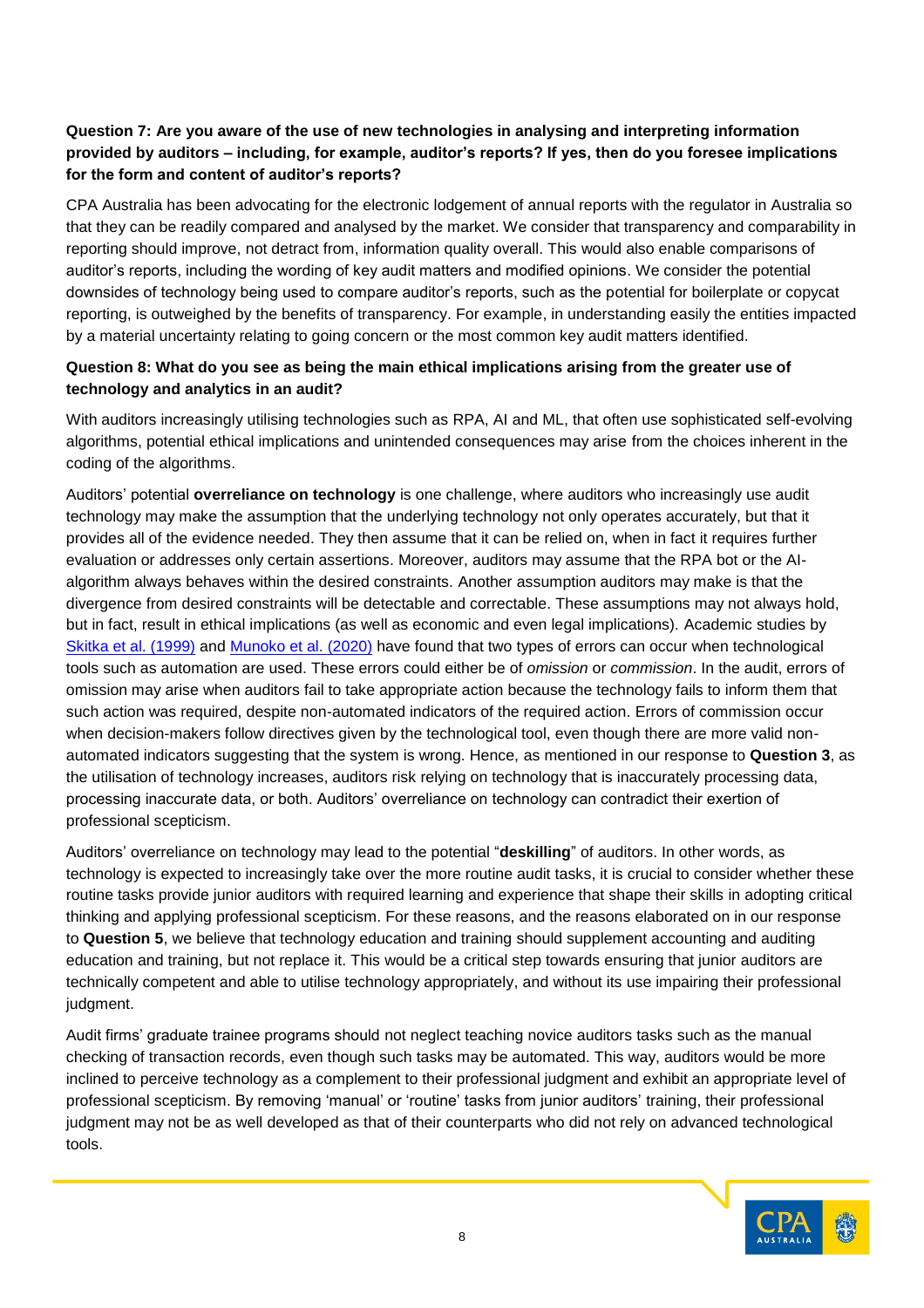Ethical implications on the broader audit profession may also arise from **data security breaches** often caused by **unauthorised access to data**. Such breaches may result in the destruction of data, unauthorised access to confidential, commercially sensitive or private client data, or improper changes to client data. Unauthorised access to data can significantly compromise audit quality. Beyond that, audit clients may lose trust not only in the audit firm and its engagement partners, but in the audit profession more generally. Some of the safeguards we suggest in our response to **Question 13** may address the issues of data security breaches and unauthorised access to data.

Another ethical implication likely to arise from the greater use of technology and analytics in audit is related to audit firms generating economic benefits by collecting and storing significant amounts of client data using technological tools. Such data may encourage and support audit firms' **cross-selling of non-assurance services (NAS)** to audit clients. We emphasised the potential threat to auditor independence and potential conflict of interest emerging from the provision of NAS to audit clients in our 2019 submission to the inquiry by the [Parliamentary Joint Committee](https://www.cpaaustralia.com.au/-/media/corporate/allfiles/document/media/submissions/audit-assurance/pjc-inquiry-regulation-auditing.pdf?la=en&rev=8234ce7191ed4b21bd276bf54b45f0cf)  [\(PJC\) on Corporations and Financial Services Inquiry Regulation of auditing in Australia.](https://www.cpaaustralia.com.au/-/media/corporate/allfiles/document/media/submissions/audit-assurance/pjc-inquiry-regulation-auditing.pdf?la=en&rev=8234ce7191ed4b21bd276bf54b45f0cf)

Finally, the process of data extraction or ingestion of client data can involve intensive cleansing of the data to bring it into useable format (see our response to **Question 3**). This process could pose a self-review threat to independence.

# **Question 9: Do you believe there is value in the UK having consistent data standards to support high quality audit, similar to that developed in the US?**

No comment.

**Question 10: Do you agree that threats to auditor independence may arise through the provision of wider business insights (not as part of the audit itself) drawn from the interrogation of company data? If so, what measures would mitigate this risk from crystallising?**

At this stage in the technological advancement of the audit profession, one potential threat to auditor independence we have identified relates to auditors' potential overreliance on technological tools used in the audit (see our responses to **Question 3** and **Question 8**). Another potential threat may emerge from the auditors' intentions to cross-sell services not related to audit (see also our response to **Question 9**). Some audit firms may take advantage of technology to generate wider business insights and identify opportunities for providing NAS to clients. Nevertheless, there are benefits in the auditor sharing with clients the insights they have gained from the DA or AI they have applied in the audit, in much the same way as a management letter. However, ethical concerns arise if the auditor was to try to "sell" to the client the DA they have developed and the client was to become reliant on the auditor's technology to provide management information.

# **Question 11: Do you agree that audit documentation can be more challenging when an audit has been conducted with automated tools and techniques? If so, please identify specific areas where there is a problem.**

Participants in CPA Australia's outreach activities have highlighted that the use of technological tools can often make audit documentation more challenging. Some of the identified issues emerging when technology is used in the audit process, are listed below.

- **Controls over technological tools**: Technological tools employing AI and/or ML applications are often difficult to control due to their self-evolving algorithmic functions that are often described as "black box". This is particularly so when platforms/services provided by third-party technology vendors are used. Auditors often experience difficulties in obtaining controls reports from those vendors documenting that the tool provides reliable and relevant evidence (see also our response to **Question 13**).
- **Unclear documentation**: There is a risk that the auditor does not document sufficiently clearly *how* the technology has been employed, and *what* it has been used for. More precisely, it has been noted that sufficient

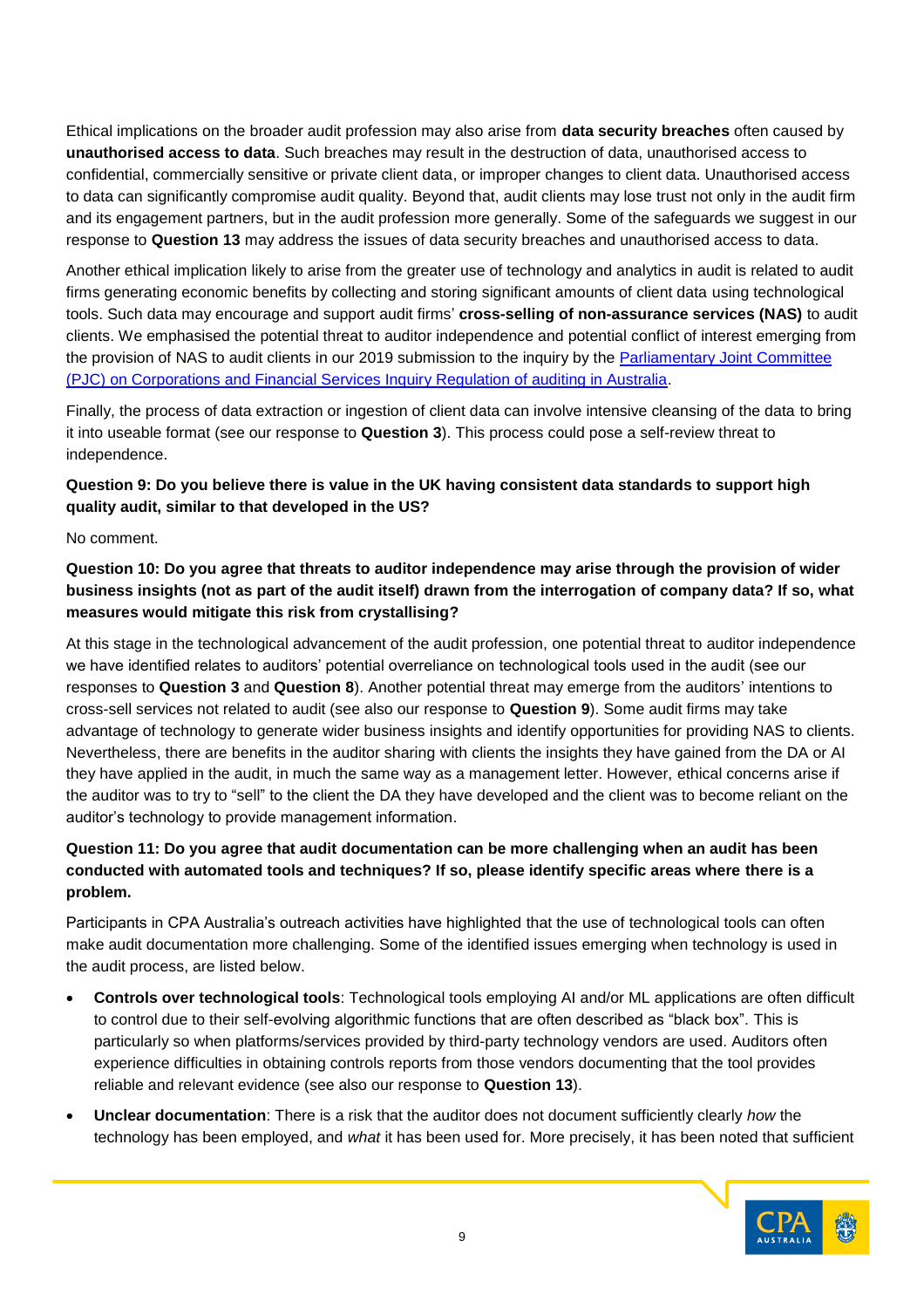detail is not provided about how technology has been used for risk assessments or tests performed as part of the audit.

- **Documenting functionality of tools**: Limitations on access to the criteria and parameters, assumptions, algorithms, functionality and security underlying the tools from external providers, including version control over DA tools applied or AI algorithms, which have the added challenge of being iterative.
- **Data retention**: Determining the extent of client data to be retained and retention periods when large volumes of client data have been extracted, or if the data is not retained, suitable methods of identifying the client data and documentation relied on for the audit. Data retention also creates data security risks.
- **Documenting sampling**: Demonstrating the testing applied, which may be done through a number of filters when high volumes of exceptions are generated.

### **Question 12: Have you encountered challenges in dealing with the volume of 'exceptions' arising from the use of more complex or comprehensive data analytic procedures?**

According to respondents to our outreach activities, the challenges presented when a high volume of exceptions or outliers is generated from use of a technological tool are:

- **Compromised audit efficiency and quality**: Some respondents outlined that when high volumes of exceptions or outliers are detected, auditors are required to perform additional work. Also, due to time constraints, the amount of exceptions and outliers that auditors analyse remains small, and so auditors effectively leave unexplored much of information that is labelled as exceptions and/or outliers. While the former indicates that large volumes of exceptions compromise audit efficiency, the latter indicates that audit quality may be affected if exceptions are unexplored.
- **Requirement for further testing**: Challenges relating to testing of large volumes of exceptions include: the extent of further testing on exceptions needed to reduce risk of material misstatement to an acceptable level, and technological tools identifying false positives as outliers. This can often lead to an increased volume of work for auditors and hence higher audit costs.
- **Determining criteria and parameters**: The determination of suitable criteria and parameters for iterative procedures on exceptions or outliers has also been identified as challenge by respondents.
- **Tolerable rate of deviation**: Large volumes of exceptions and outliers require auditors to re-evaluate and redefine the tolerable rate of deviation.
- **Lack of required competence and expertise**: Several respondents reported that some of the audit staff (junior and senior) are often ill-equipped to deal with large amounts of exceptions, and commonly face challenges from information overload and experience difficulties in distinguishing relevant data.

Overall, CPA members and other stakeholders responding to our outreach activities stated that the development of an efficient work flow management process around exception identification, validation, and resolution is essential to effectively managing volumes of exceptions. In this regard it was further emphasised that while technology is becoming an increasingly essential element in audit, particularly when it comes to full-population testing, manual involvement by auditors remains important in situations where extensive judgment is required and where anomalies, exceptions, and outliers are identified. The perceived benefit gained by auditors through the process of evaluating and filtering those exceptions has been to better understand the client's business and its dataset, which results in improved audit quality. The understanding gained in the initial years of using technological tools in a particular audit enables better filters to be applied or better targeted techniques applied, which results in greater efficiency.

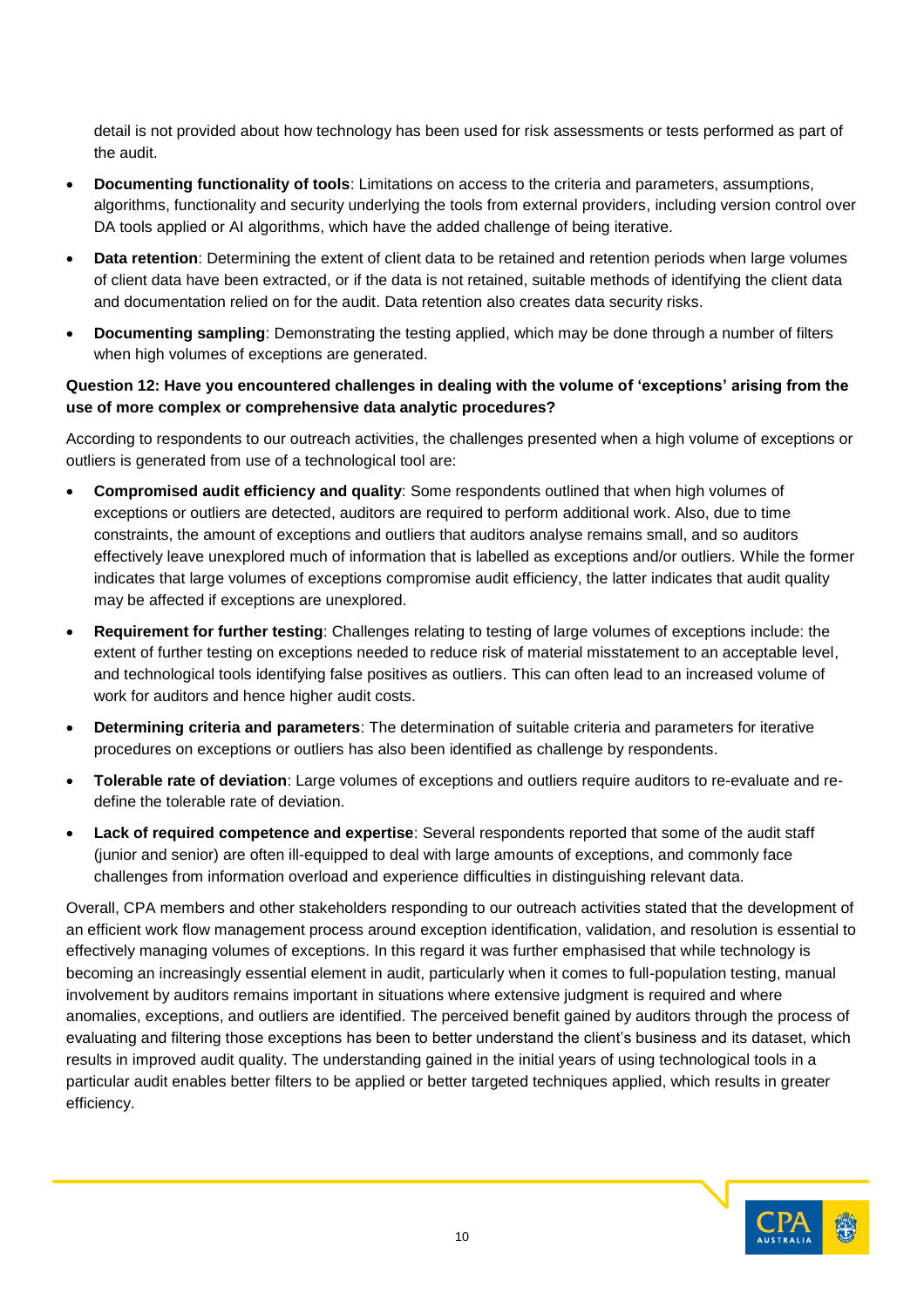# **Question 13: Do you agree that the use of third-party technology vendors raises potential ethical challenges for auditors and, if so, which potential safeguards would you see as effective in reducing this threat to an acceptable level?**

We agree that the use of third-party technology providers increases potential vulnerabilities, which may present a range of ethical challenges for auditors. Ethical challenges highlighted by respondents relate to data ownership, data security policies, and independence issues.

With regards to the **ownership of client data**, results from CPA Australia's outreach activities show that auditors consider third-party technology providers' use of client data to build machine learning tools and train AI-algorithms, presents ethical challenges. Being able to utilise client data for purposes other than those intended (that is, for audit) could mean that third-party technology providers may benefit commercially from the client data to which they obtain access, for example, to attempt to cross-sell their services. The fact that third-party technology providers are working directly with clients to extract data without necessarily being required to comply with the Ethical Standard, reinforces this potential ethical challenge faced by auditors.

Further, what becomes ethically challenging for auditors is when **data security breaches** occur on the third-party technology provider's platform. Third-party technology providers' loss of control over data security can have severe ramifications for audit firms, including regulatory penalties, loss of reputation and damage to business operations and profitability. When using third-party technology software, auditors need to make sure that client data is protected from risks related to the commingling of data from multiple clients. Client data saved on third-party technology providers' cloud storage may be exposed to the risk of commingling of data.

Respondents also mentioned self-review threats to independence if the third-party's technological platform/services becomes integrated by the client in to their management information system, which may effectively form part of their control systems.

Based on these concerns and potential ethical challenges, we propose the following **safeguards**:

- **Involvement of the Risk Committee**: Prior to their use, services provided by third-part technology vendors should be reviewed and approved by the risk committee, which should include IT experts. Understanding and addressing potential risks and challenges as part of a broader and robust risk management approach is an essential step in mitigating the risks outlined above.
- **Data security policy and confidentiality agreements**: Limiting the amount of data provided to third-party technology vendors to only relevant data that is required to perform the necessary processes may – to an extent – prevent third-party providers from repurposing that data. Limiting the amount of data to essential data should also involve removing sensitive data. Further, data handling policies should include the restriction of access to data and the monitoring of when data is accessed and by whom. Whether the third-party provider has adequate data security controls in place to protect client data needs to be assessed prior to their engagement. This information should be captured in the confidentiality agreement as part of the contractual arrangements with the vendor.
- **Storage of data**: Users of third-party technology services should review the provider's data transmission and storage policies. As such, it is relevant to assess where the data resides within the provider's system or cloud. Questions that should be asked are: Does the provider store the data on its own servers? Does the provider use a cloud storage? Does the provider transmit the data using proper encryption? How will data be transmitted between the third-party provider and the firm, and for what part of the transmission process is the third-party provider responsible/at risk? For how long will the data be stored on the third-party technology providers' servers and/or cloud? Whilst many third-party providers store client data on the cloud, users of thirdparty providers should consider storing the data on-site in addition to using the third-party provider's data storage.